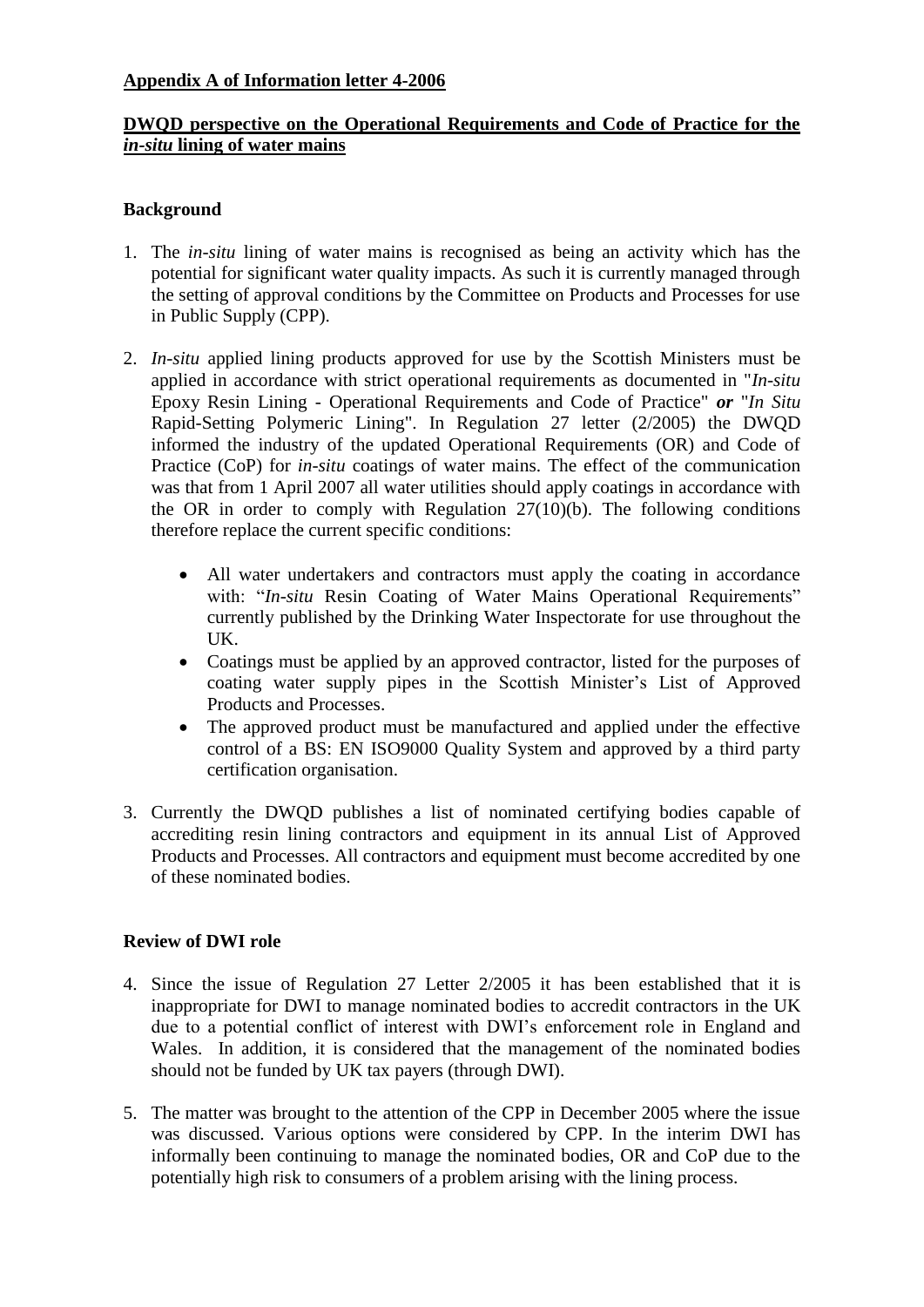- 6. With effect from 31 December 2006, the DWI will no longer be nominating UK certifying bodies and the OR will be amended to reflect this change. It will be the responsibility of each water utility to ensure that it introduces processes and procedures that will ensure there is no impact upon water quality of *in-situ* lining.
- 7. The OR and CoP will similarly no longer be the responsibility of the DWI from the same date. A recommendation for approval by the CPP under Regulation 27 will be made on the basis of strict adherence to the Instructions for Use document, which in turn will refer to a specific issue (number and date) of the OR and CoP. Self evidently there will need to be arrangements in place within the industry for maintaining the OR and CoP documents. The CPP would advise DWQD of any concerns resulting from subsequent revision of the OR and CoP and of any need to impose additional conditions of approval, should these be needed as a result of such revisions. The role of DWQR will be the same as for all aspects of the regulations, namely to carry out risk based audit of Scottish Water's operations, in this case relining procedures and processes and to investigate any events.

## **Other Issues**

- 8. The DWI has also arranged for audits of the nominated certifying bodies in the UK to be conducted to ensure their practices meet with the requirements of the Operational requirements. Two of the nominated bodies were audited in 2004. The two additional nominated bodies who are currently active in providing accreditation are due to be audited in October 2006. The DWI proposes to complete this audit in order to provide confidence that the current organisations are meeting their responsibilities at the time when the arrangements are changed. Should the industry decide to continue using such certified bodies through an alternative nomination and management system this would help provide a platform for their management which would allow transition without compromising quality. DWI auditing will not continue after completion of the October 2006 audits.
- 9. When the new Operational Requirements were introduced it was agreed with the industry that the document would be 'live' and changes would be made as deemed appropriate. No changes have been made since it was issued, however various suggested changes have been communicated to DWI over the past eighteen months. DWI will provide an updated version of the OR, to reflect its change of role and to deal with the comments and to tidy up inconsistencies in the current version.
- 10. The system is currently being managed by Nick Hallam (DWI) and Yamide Dagnet (Technical Secretary to the Committee on Products and Processes). This arrangement will continue until the change is made and hand over to the industry complete on 31 December 2006
- 11. From 1 January 2007 there will be no DWI nominated certifying bodies and therefore accreditation through these bodies will not be acceptable. The industry should therefore ensure that a replacement scheme is in place by this date.
- 12. Various options have been put forward as to who will manage the system in future. Whilst it is for industry to decide, DWQD consider that management of the system by one of the current nominated bodies would be preferable in the short term at least since this would secure relevant expertise and enable some continuity. At least one such organisation has expressed an interest in this role.